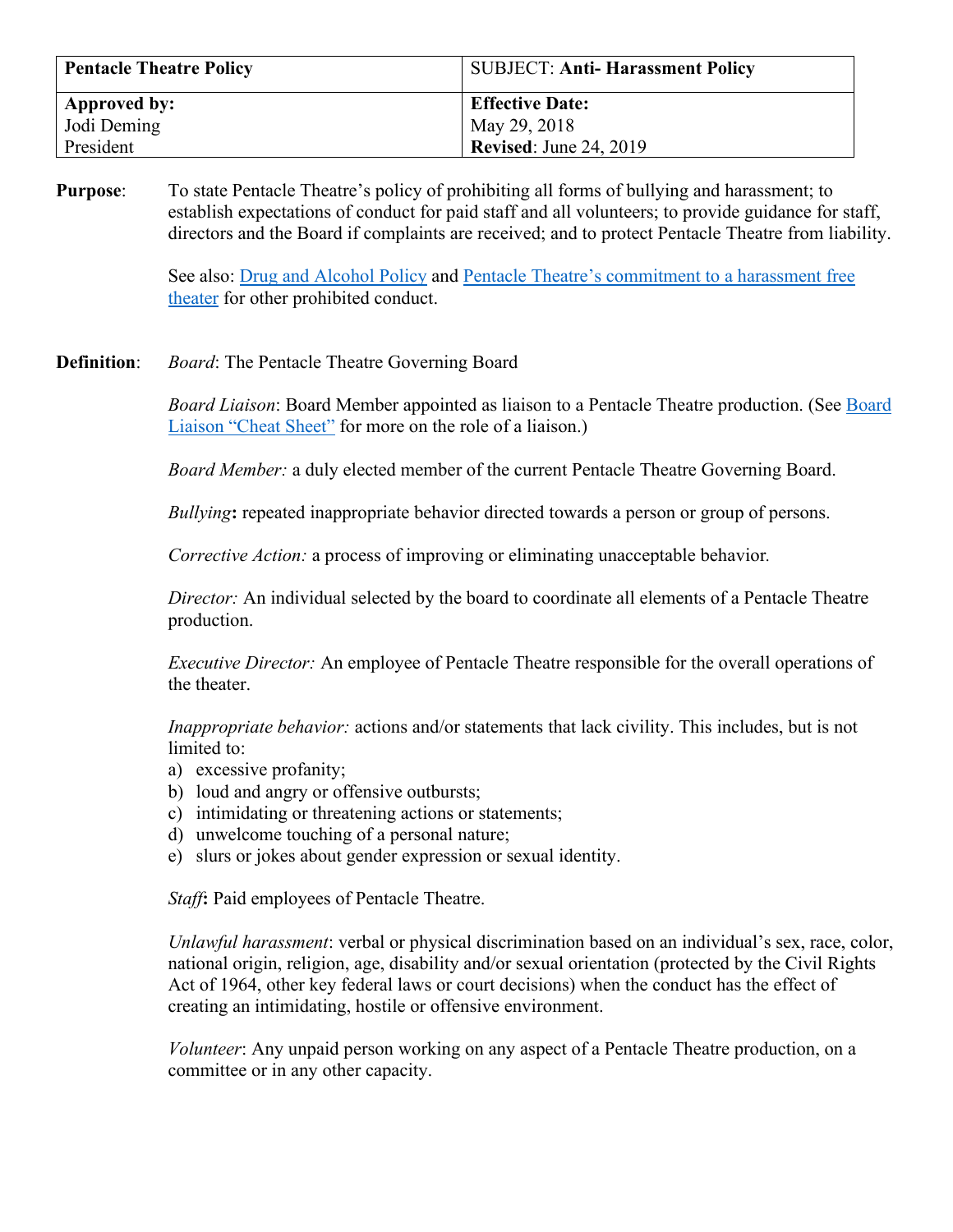**Policy:** This policy applies to all Board Members, Directors, Staff and Volunteers while working in any capacity at or on behalf of Pentacle Theatre.

> Pentacle Theatre shall, through its Board of Directors, paid staff and help from all volunteers, provide and ensure a safe, harassment-and bullying-free environment for all individuals working in any capacity for Pentacle Theatre.

Board Members, Directors, Staff and Volunteers will refrain from bullying, inappropriate behavior or unlawful harassment, which, to a reasonable person, creates an intimidating, hostile or offensive environment.

Any person who violates the policy may be subject to Corrective Action.

## **Procedure:**

- 1. Board Members, Directors, Staff and Volunteers will read and acknowledge receipt of this policy. The Board or designee will establish a system for receiving and maintaining records of those acknowledgments.
- 2. A Director or Board Member who receives any complaint of bullying, harassment or inappropriate behavior, will take immediate, appropriate and Corrective Action, as follows:
	- a) If the conduct consisted of only occasional remarks that are arguably offensive but not severe, Corrective Action may consist of no more than discussing the matter with the responsible individual(s), explaining why it was inappropriate, and instructing them that it should not continue.
	- b) If more than one person has engaged in inappropriate but not severe conduct, if there is other evidence that Board Members, Directors, Staff and Volunteers are not sure about what conduct is appropriate and permissible, or they are unaware of how to properly respond to such conduct, Pentacle Theatre will arrange for appropriate training.
	- c) If the conduct is more severe or pervasive, including frequent offensive remarks, touching, or other egregious harassing behavior, the Board Member, Director, Staff or Volunteer responsible for the harassing or inappropriate behavior should be separated from the victim, at least until the matter otherwise can be resolved. This should not be accomplished by removing the Board Member, Director, Staff or Volunteer who reported or otherwise was the victim of hostile or abusive conduct. If the victim, without having been asked or prompted, specifically requests a transfer or resignation, the Board or its designee should inform the Board Member, Director, Staff or Volunteer that s/he need not leave, and that instead the Board Member, Director, Staff or Volunteer responsible for the hostile or abusive conduct may be transferred or removed. Nonetheless, to the extent possible, the victim's request should be honored.
	- d) For the most serious incidents, Corrective Action may include suspension, demotion, dismissal or termination.
- 3. A Board Member, Director or Staff who receives a complaint may request support in implementing any course of Corrective Action from a Board Member or the Executive Director.
- 4. The incident is to be reported to the Board immediately and the Board, or its designee, will document in writing the complaint and the Corrective Action taken.